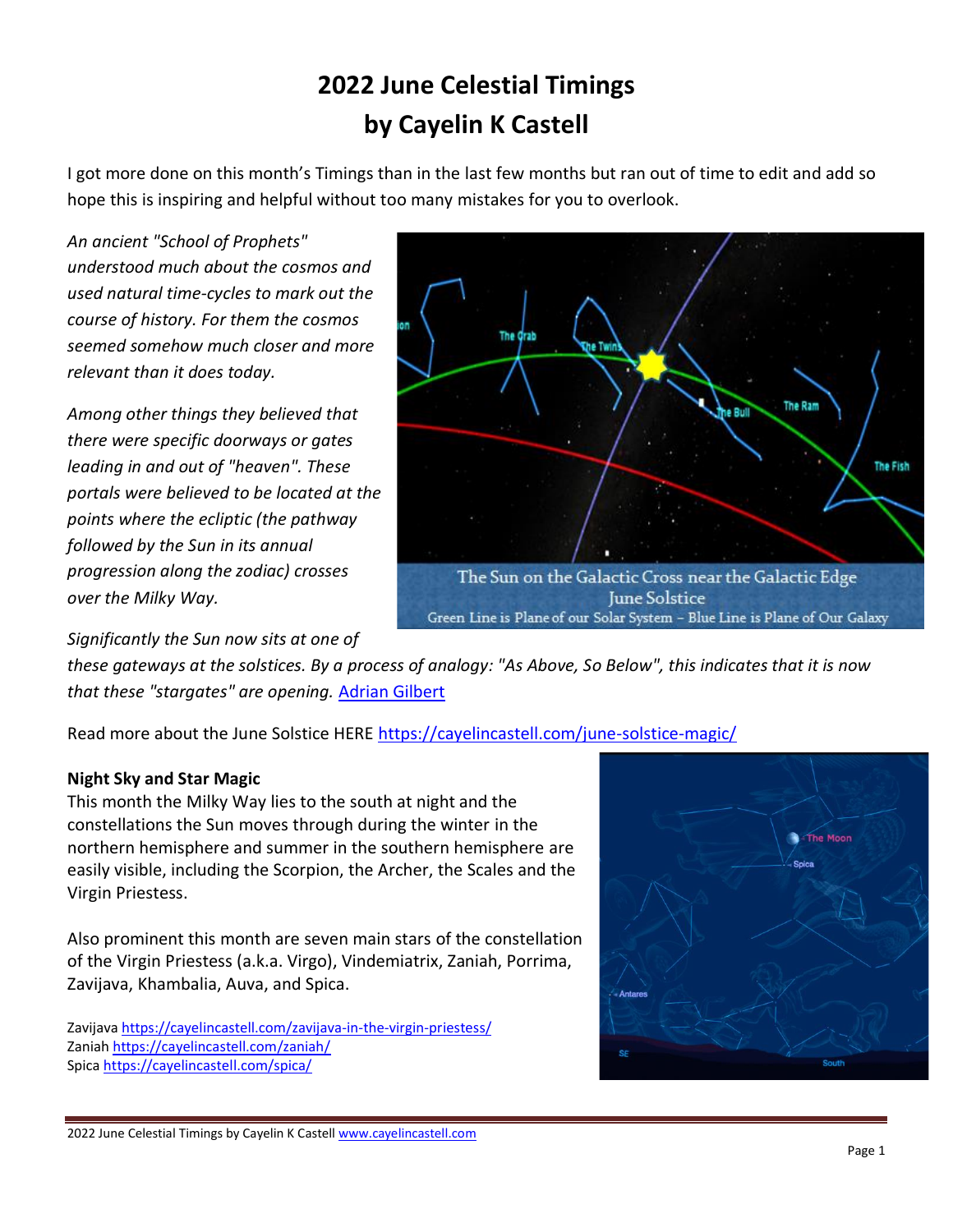The most visible star in this group is the bright bluish white star **Spica, "spike of grain" where the Moon will pass by on June 9.** Spica and Arcturus are aligned by sign and degree so planets with Spica are activating the Behenian Star Arcturus… <https://cayelincastell.com/spica-and-arcturus/>



May 28 Mercury technically enters the Morning Sky but won't be easily seen for at least another week. Mid-June is the best time to see all the planets with a clear view of the eastern horizon. Chiron, Uranus and Neptune are not visible to the naked eye. Chiron is with Mars exact on June 15. Uranus is between Venus and Mars. Neptune is between Jupiter and Saturn.

Higher in the sky and a bit to the right of Spica is the star Denebola marking the lion's tail in the constellation also known as Leo. If you follow a direct line from Spica to the upper left you will see the bright red star Arcturus, creating the Spring Triangle and the larger triangle includes Regulus, as shown here.

**June 03, Friday. Mercury Stations Direct near the Pleiades and the waxing crescent Moon passes the Beehive Cluster (7 Leo).** and is visible just beyond the Beehive after sunset tonight. (see star chart below)

The Beehive Cluster is also known as Praesepe, a Latin word for manger, while astronomers call it M44. It is an open cluster of stars (one of the largest in this area of the sky) located at about 7 degrees into the seasonal sign of Leo and the constellation of the Crab (a.k.a. Cancer but now overlaid by the seasonal sign of Leo).



Under dark skies the Beehive looks like a swarm of stars with more than 40 stars visible to the naked eye generally seen as a cloudy patch of stars. It is interesting to note that the Beehive Cluster was one the first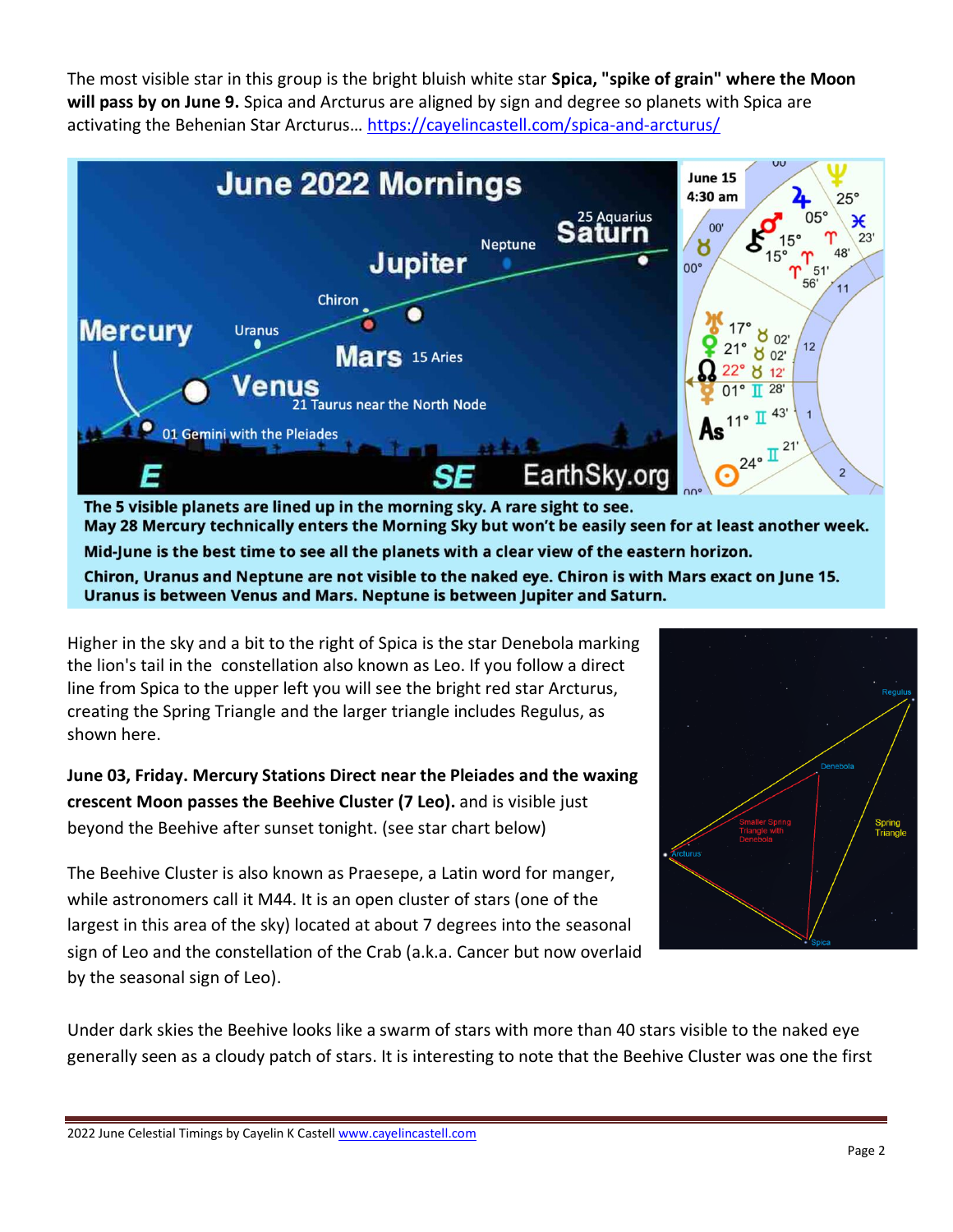objects that Galileo studied with his telescope - as it covers an area bigger than three Full Moons though not nearly as bright.

Tonight, the Moon will dim many of the stars of this cluster but using the Moon to locate the Beehive is helpful as it will be sitting so close to it tonight.

Above the Beehive is the bright royal star Regulus at the base of what looks like a backward question mark.

Below the Moon are the bright stars Castor and Pollux marking the outer edge of the Sacred Hoop.

Once you know where the Beehive is you can locate it after the Moon leaves this area of the sky over the next couple of nights.

Some of the sky lore of this constellation includes the story of how [the crab bit the heel of Hercules](http://www.constellationsofwords.com/Constellations/Hercules.html) during his fight with the [Lernean Hydra.](http://www.constellationsofwords.com/Constellations/Hydra.html) In gratitude Juno (enemies with Hercules) then placed the crab in the sky. [*Robson*[\\*,](http://www.constellationsofwords.com/stars/Praesaepe.html#*) p.33.]

Learn more about the Zodiacal Constellation and their magical stars [HERE.](https://mystaralchemy.com/the-mystery-of-the-zodiacal-constellations/)



In ancient times this cluster served to predict the weather; if the Beehive was not crystal clear then it was thought that inclement weather might be on the way. Pliny said, "If Praesaepe is not visible in a clear sky it is a presage of a violent storm".<http://www.constellationsofwords.com/stars/Praesaepe.html>

**June 04, Tuesday. The Moon is visible approaching the Heart of the Lion** tonight and will be beside Regulus by tomorrow night. **Regulus is one of the 15 Magical [Behenian Stars](http://cayelincastell.com/behenian-stars/) of the ancient alchemists.**  They believed that whenever a planet was within 6 degrees of one of these stars, then the energy of the star was magnified meaning that was the best time to work with ceremonial applications creating amulets, potions and other magical intentions.

The Moon passes by Regulus at least once each month giving us amped up access to the light codes connected to this Royal Heart Star. This is an especially good time for taking heart-centered action. Through our intention and attention we can focus on the Moon and Regulus acting together from the wisdom and strength of the heart.

<sup>2022</sup> June Celestial Timings by Cayelin K Castell [www.cayelincastell.com](http://www.cayelincastell.com/)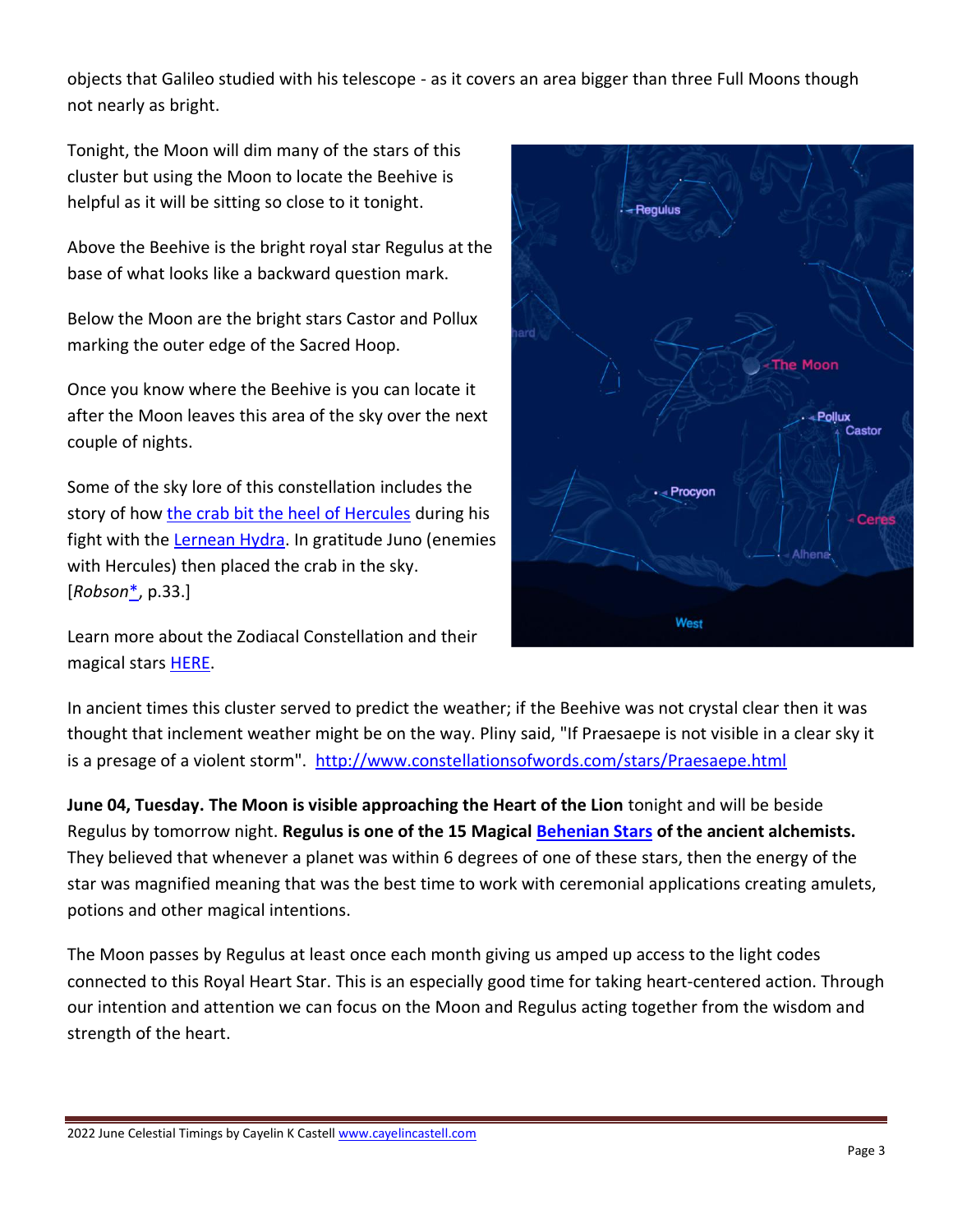**June 05/06, Sunday. T**he Moon moves into Virgo (at 11:22 pm Pacific Time on June 5 and in the early morning hours for more eastern time zones) passing by the magical star Regulus. The healing energies of Regulus are most effective when guided by our heart's true desire.

Regulus moved into Virgo for the first time in about 26,000 years at the end of November 2011. The seasonal sign of Virgo (occurring approximately 30 days before the September Equinox) will overlay this star for about 2160 years.

## **We might be curious about what new teachings or energies are coming from Regulus with a Virgo overlay?**

Many religious and spiritual agendas have centered on the complete sacrifice of oneself to be in true service. This agenda



has not really served in creating a more enlightened human experience, but rather seems to add to the near constant suffering so many go through.

With Moon and Regulus joined at the first degree of Virgo the transmission coming to the Earth via the Moon in my experience is facilitating healing of the all the distorted patterns we have been furthering as a collective for far too long – providing an opportunity to further restore sacred balance to our personal and collective vibrational field.

Combining this with the wisdom of the heart supports personal and planetary healing here to help guide us through these transformative Times.

**June 07, Tuesday. The Virgo First Quarter Moon (16 Virgo 51) is exact at 7:48 am PDT** accelerating growth and healing connected to the sacred patterning of life. When intuitively attuned to the sacred pattern great magic, or what others call luck, happens easily. Alignment with our personal and collective patterning easily aligns us with the manifestation of our true purpose.

Restoring a healthy relationship with the cycles and seasons helps to further activate the magical forces that have the power to positively influence what is happening within and around us. In this accelerated time of the First Quarter Moon - it may be helpful to notice where you are aligned or misaligned and then take steps to realign where needed.

**June 08. Wednesday. The Moon enters Libra at 8:23 am crossing the September Equinox point and traveling through this sign until the afternoon of June 10.** Moon in Libra is a time when we can learn more about ourselves through our interaction with others and how others mirror to us who we are.

Everyone we encounter reflects to us a part of ourselves. Sometimes we see the reflection is an aspect of ourselves we have a judgment about or don't like. Conversely we may find the other person is reflecting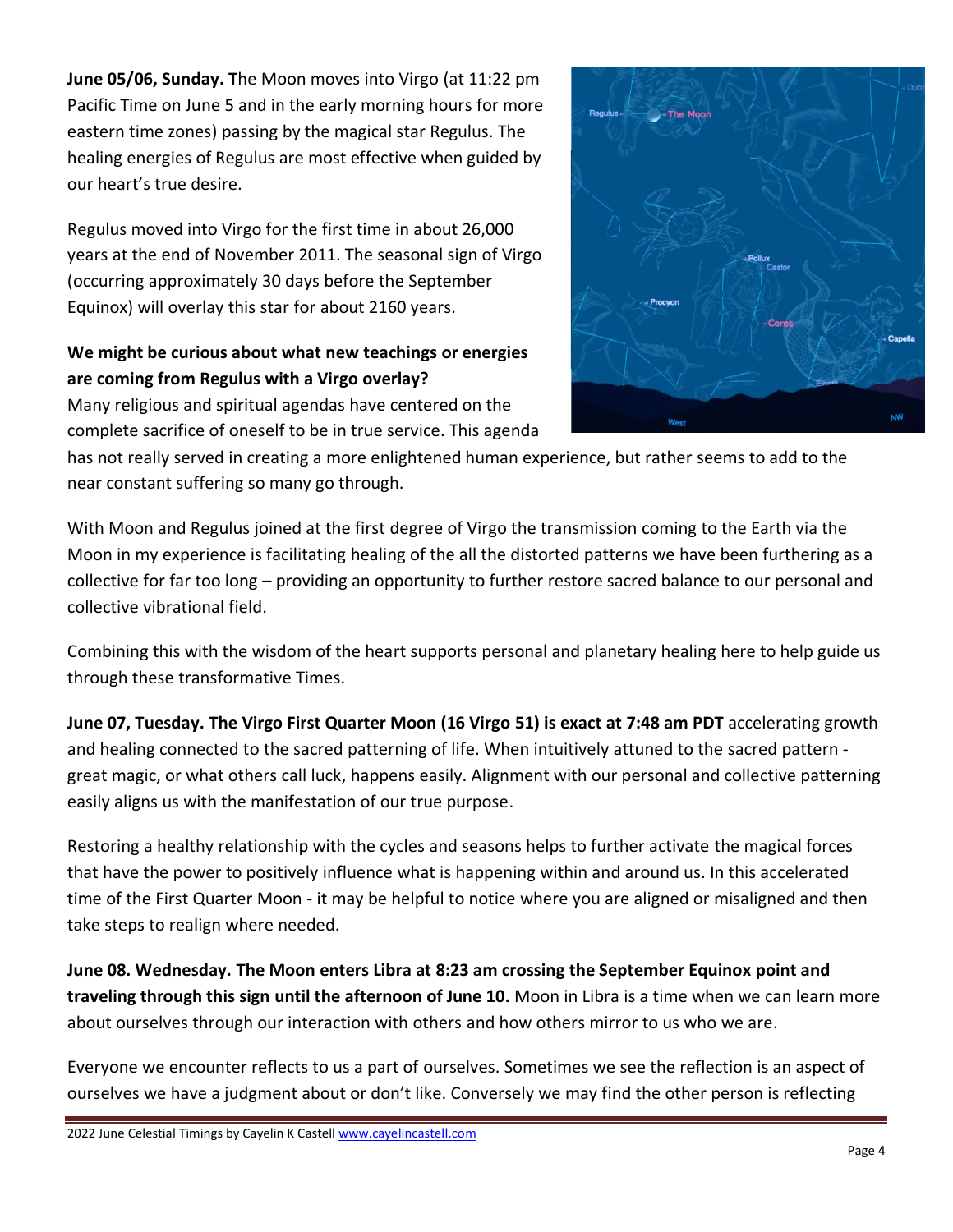something we truly appreciate and value. It is likely the message for us from another person is in our response to them and our response reflects to us where we are in our process and how we are relating to life.

It is a seeming paradox – but when we accept others are reflecting something of ourselves back to us then we are moving out of a limited ego perspective and into greater possibility of being even more conscious of who we really are. This is why it is often said when we judge others we are actually judging ourselves.

**June 09. Thursday. The waxing crescent Moon passes Spica around 4 pm visible near Spica tonight**. The Moon passes by Spica every 27.3 days that means the Moon is always in a different phase because it takes 29.5 days for the Moon to return to the same phase. For example, it is about 29.5 days from New Moon to New Moon or Full Moon to Full Moon.

That is why there are usually only 12 Full Moons in a year. About every  $3<sup>rd</sup>$  year there are 13 Full Moons in one year. However, the Moon will pass Spica 13 times in a year due to the shorter cycle to return to a starting point. That is why both the number 12 and 13 are sacred to the Moon. (see more extensive article on this [HERE\)](http://cayelincastell.com/the-moon-and-blue-moons/)

As the Moon passes Spica it is amplifying



the light codes coming from this prominent star of the divine feminine marking the hand of the Virgin Priestess. Tuning in to the Moon with Spica is a great way to get a direct download. (see Audios about this [HERE\)](http://cayelincastell.com/audio-celestial-timings/)

**The Moon moves into Scorpio at 1:41 pm Pacific** energizing the mysteries of the Edgewalker, the shaman, the sorceress, or the sorcerer sourcing life force energy and magical possibilities..

Tuning into the Moon in Scorpio is a way to tune into the direct current of life force energy and how that supports our ability to co-create when we are in touch with what we truly feel. For the most part, in our current culture we have been trained to not feel or to have desires as there are many judgments about desires of being what gets us into trouble.

Scorpio knows that desires are not the problem, the problem is when we are attached to how our desires are manifesting. This is a great time to practice accepting what Is, even when it doesn't look like what we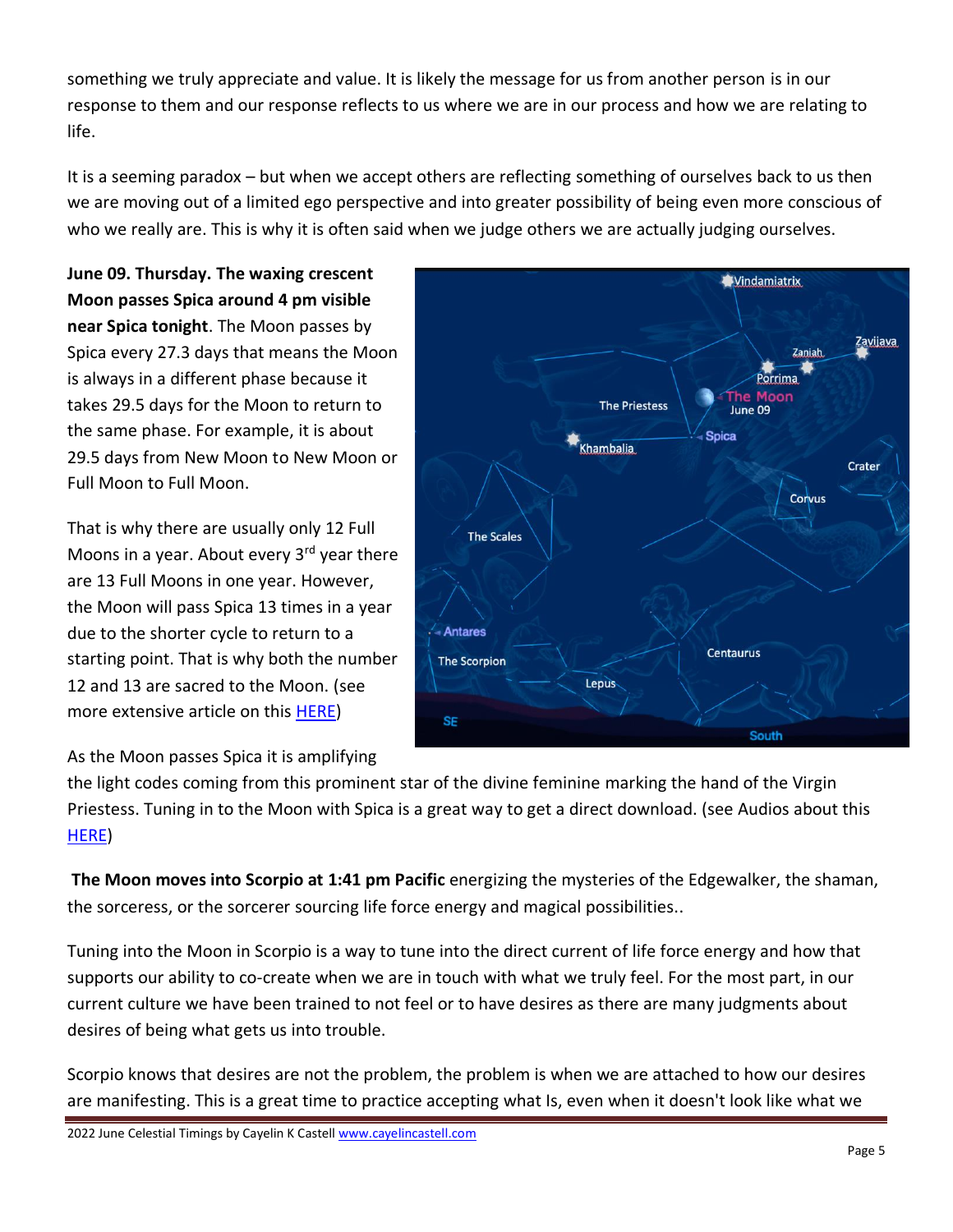think we want or desire. When we are truly able to allow what IS to just be what it IS then all resistance is removed and magic can happen, often in ways that are beyond anything expected or anticipated.

**June 12, Sunday. The Moon moves into Sagittarius at 3:31 pm.** This means the Moon is visible approaching the fixed star Antares tonight passing by this magical star - the key to the Golden Gate - tomorrow depending on your time zone.

Whenever the Moon is in Sagittarius it is transmitting the mysteries of the spiritual quest. This quest is for enlightenment, or expanded states of consciousness, or for the spiritual truth that exists at the heart of creation. Sagittarius is not about arriving at a specific state of consciousness or a specific goal or spiritual truth, it is about the journey. It is about climbing the mountain and gaining the widest possible view and then seeing a higher mountain and knowing that is the next phase of the quest.

**June 13, Monday. The Moon is just beyond Antares tonight.** According to Bernadette Brady's book on *The Fixed Stars*, all four of the royal stars (including Regulus, Aldebaran, and Fomalhaut) are linked with their own unique teachings, special powers and successes when we are able to meet their challenges.

Antares challenges us to trust and allow our heart knowing to guide our journey.

**Plus, Mercury reenters Gemini at 8:27 am** once again going beyond the rules and regulations of our dualistic world transcending the rational mind and arriving at the irrational place of Crazy Wisdom.

Mercury in Gemini's Crazy Wisdom helps guide us through chaotic and illogical times because crazy wisdom is illogical and irrational by its very nature and yet is absolutely brilliant at the same time. That is why it's so crazy and why it is one of the most helpful navigation tools we have.

When we let go of what we think we know from a logical



perspective then we tap into knowing that is free from the rules of logic and reason. In a crazy turn of perception surrendering what we think we know from the rational mind, ultimately brings us to the place of intuitively knowing more than we ever knew was possible.

We understand nothing! If you understand this You understand everything. - Paul Mic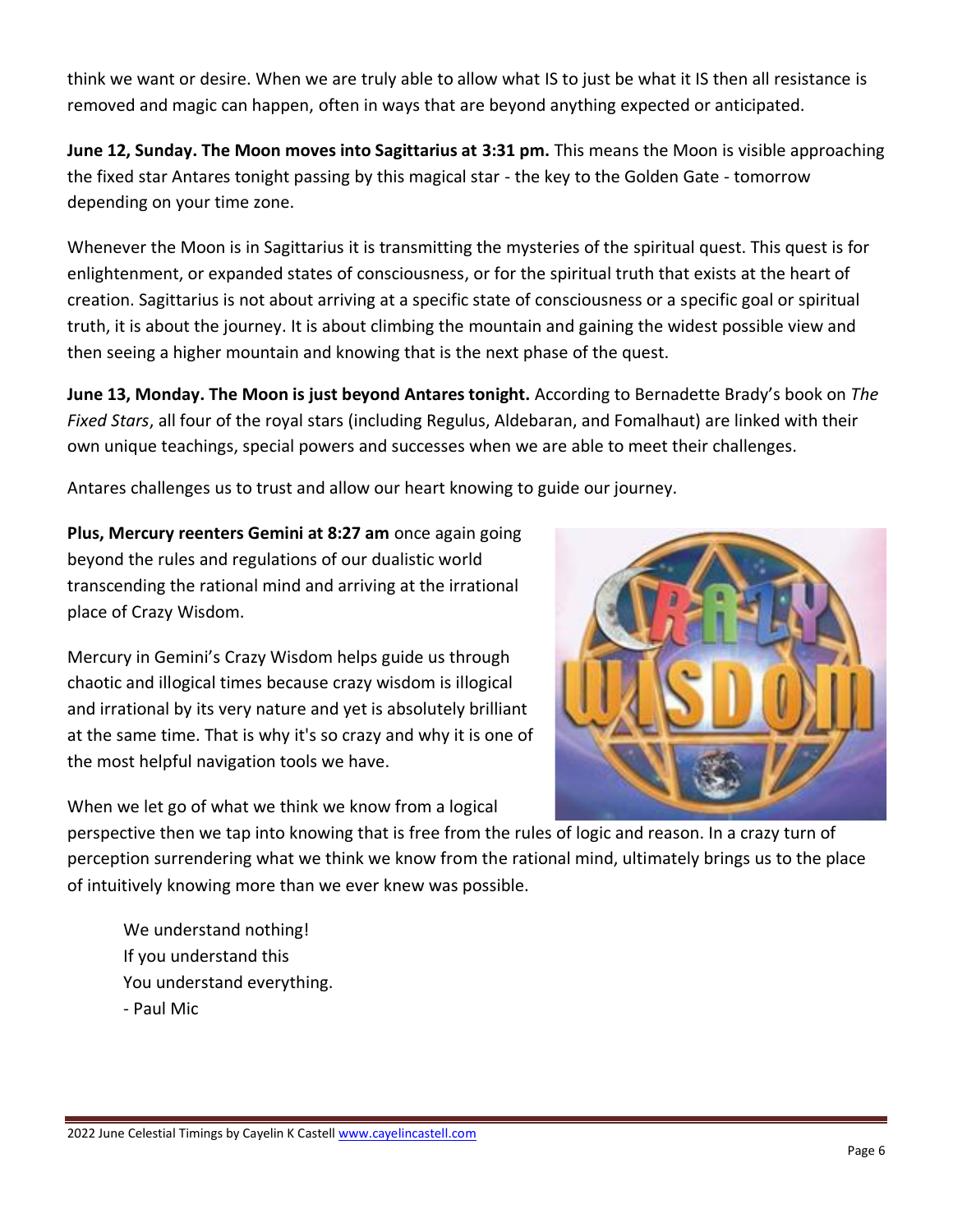**June 14, Saturday. The Moon moves into Capricorn passing over the Galactic Cross near Galactic Center at 3:14 pm** and will catch up to Pluto on June 16. This means the Moon is on the Galactic Cross near Galactic Center today.

On June 21 the Sun will be on the Galactic Cross near the Galactic Edge or the opposite point in the sky. So the Moon today and the Sun in about a week are activating both Galactic Crosses.

Remember the Galactic Crosses are found in two places where the plane of the Milky Way intersects the Plane of our



The Purple Line is the Galactic Equator (or plane of our Galaxy) The Green Line is the Ecliptic (plane of our Solar System) Where the two intersect is the Galactic Cross. The December Solstice rises here from about 1962 to 2034

Solar System. One is near Galactic Center and the other is near the Galactic Edge. (see Intro)

A fun book called *The Imbrium Codex* by William Oehlstrom describes the Turning of the Ages as a time when we will remember how to manifest at will...

At the heart of Ularian philosophy is the concept that consciousness causes atomic particles to coalesce into physical form. They believed that humanity's ability to learn to operate **this mechanism is affected by our solar system's position in the great cycle of our binary orbit**. During the golden age humans manifest form at will. During the dark age we find it almost impossible to bend the atomic realm to our will. [www.theimbriumcodex.com/theconversation/index.php/the](http://www.theimbriumcodex.com/theconversation/index.php/the-creative-principle/#more-6)[creative-principle/#more-6](http://www.theimbriumcodex.com/theconversation/index.php/the-creative-principle/#more-6)

There is more and more scientific evidence that shows how we are affecting our reality whether we are conscious of it or not through our thoughts and feelings. As we increase our technology in this world of form we are becoming more aware of the technology of consciousness that is also associated with this increased understanding.

Scalar energy is now being utilized to treat pathogens by disassembling them with light energy. This is based on the work of Nikola Tesla that is now being brought into current time. As a Star Trek fan, this seems to be a lot like the technology they were using, working at the quantum level. This type of technology will increase as we navigate this Turning of the Ages.

**June 16, Thursday. Moon conjuncts Pluto (28 Capricorn 32) at 11:41** am spotlighting Pluto as the shamanic initiator and encouraging us to face our fears, our uncertainties, and our doubts. As we do this we will find we are making quantum leaps in consciousness - becoming even more conscious co-creators in our physical reality.

It is vital that we take this process seriously. Well not too seriously…but seriously enough to realize that a death and rebirth is underway, and we are all affected by it. The old age or timeline is dying and a new age or new timeline is being birthed. This is a process already in motion similar to the caterpillar becoming the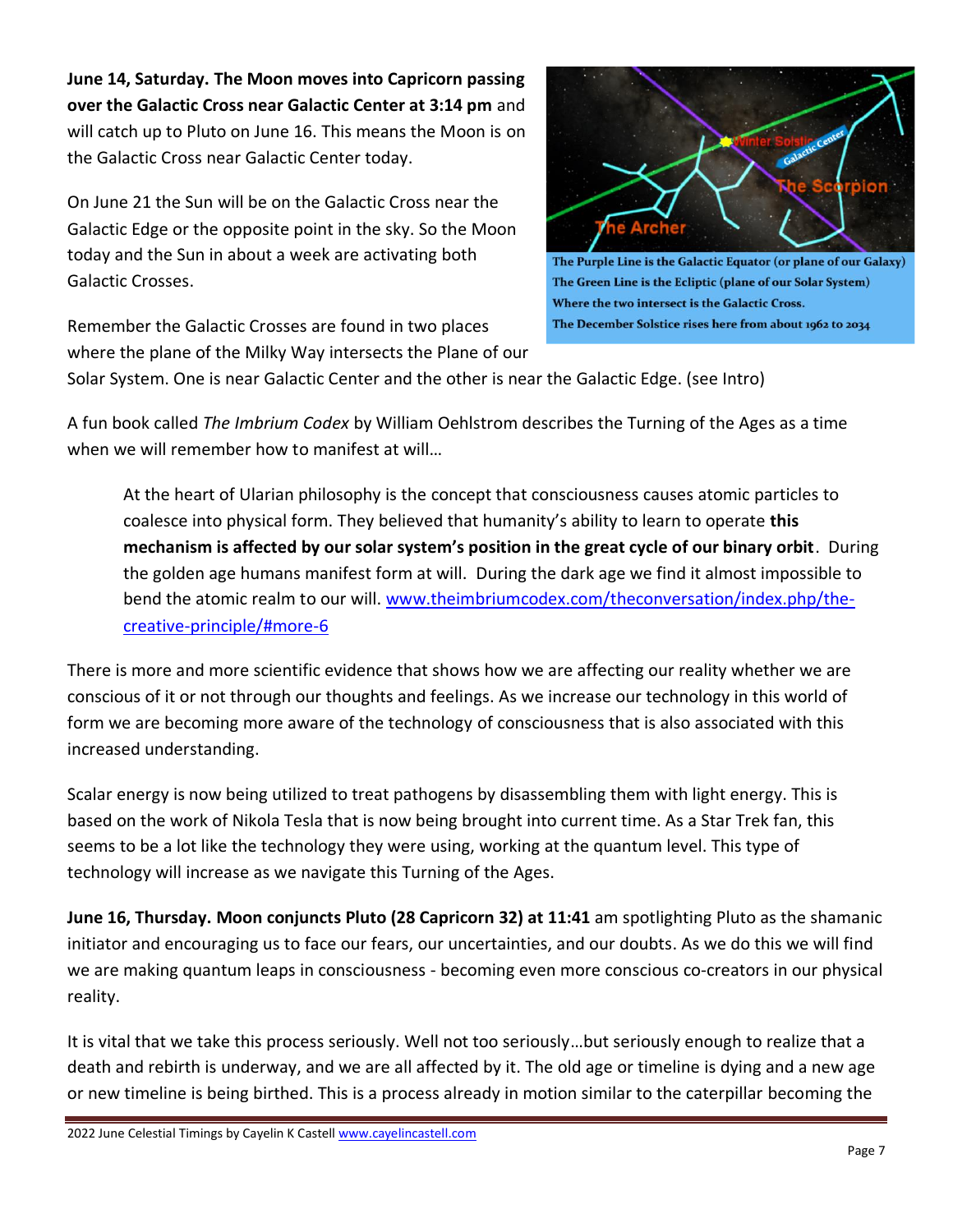butterfly. A transformation that has been occurring for many years now (at least 56 years, though more likely 96 years) with many more years to go (at least 48 more years) when using the 72 year window on either side of the center point that happened in 1998 according to astronomer Jean Meuss.

**June 18, Saturday. Venus (25 Taurus) sextiles Neptune (25 Pisces) at 9:06 pm**. A sextile is a 60° aspect and always occurs between earth and water signs or fire and air signs. More mainstream forms of astrology consider sextiles easy or beneficial aspects.

However, due to Taurus archetype being committed to experiencing the joy and pleasure of life, Taurus does not easily communicate that well with the Pisces archetype that is an empathic giver committed to universal healing. From the perspective of Pisces, Taurus can seem self-absorbed. From the perspective of Taurus, Pisces can seem overgiving, rarely taking the time to enjoy the pleasure of life.

#### **June 19, Sunday. Happy Father's Day.**

**June 20, Monday. The Moon is conjunct Neptune (25 Pisces 25) at 12:21 pm** further illuminating the mysteries of compassion and acceptance. The archetypal mysteries of Pisces and Neptune also are about mystical union with the divine. Of all the archetypes Pisces and Neptune are the most focused on connecting with our dreams, our purpose, our passion and reason for being, through our dreaming, our faith in the dream and through the power of love.

> "Do not worry about living your dream. End the habit of imposing a goal on your life. What we achieve is less important than how we live. Life is a play, not a race. Our goals express mostly our fear about what life will fail to provide.

Love is the source of all worthy dreams and the power to live them. So, let faith connect you to your body's original and only intent and let your dreams emerge from there.

As you surrender to the passion of love, you will find anything is possible and all good things inevitable." ~ *Relentless Love* by Edwin Carl Smith

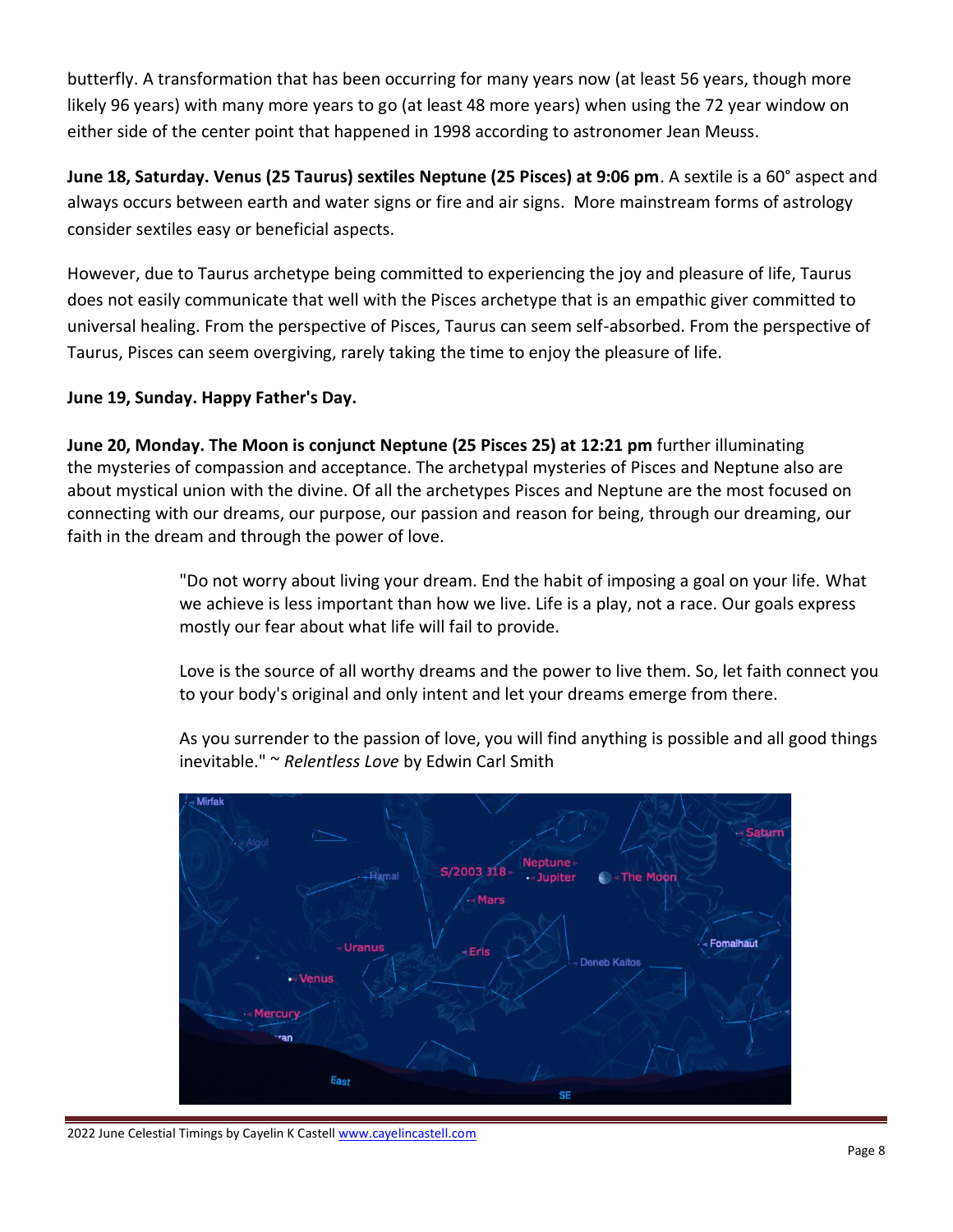**The Pisces Last Quarter Moon (29 Pisces 46) is exact at 8:11 pm** and then enters Aries at 8:37 pm. This last quarter Moon asks the question; "How can I help and heal myself and those around me"?

The Last Quarter Moon phase in Pisces is a time to listen deeply to the inner knowing that helps to answer how we can help and heal ourselves and thus the planet. This is a great time to put any answers coming through into action.

**Then the Moon enters Aries at 8:37 pm and catches up to Jupiter and Chiron.** This is a great time to commit to restoring cosmic justice through the Power of Love, the Power of Kindness, and the Power of Forgiving the Unforgivable etc.

This is not about human justice, your perspective on justice, or the powers that shouldn't be's sense of Justice. This is Cosmic, Universal, Divine Justice. **[https://cayelincastell.com/chiron-in-aries-healing-the](https://cayelincastell.com/chiron-in-aries-healing-the-wounds-of-injustice/)[wounds-of-injustice/](https://cayelincastell.com/chiron-in-aries-healing-the-wounds-of-injustice/)** 

**June 21, Tuesday. The Sun enters Cancer signaling the exact June solstice point at 3:51 am.** Up until 1975 the solstice fell on either June 22 or June 21 and now primarily falls on June 21. In 2012 and 2021 the June Solstice was on June 20.

This speaks to the extremely slow drift of the seasonal markers through our Gregorian Calendar, a calendar that is not set to any significant seasonal points but rather arbitrarily starts on January 1.



The Summer Solstice for those in the Northern Hemisphere (Winter Solstice in the Southern Hemisphere) is the seasonal marker for those north of the equator signaling a time when the abundance of life is at its fullest expression, the most amount of light in a day is available in this part of the yearly cycle. The opposite is true in the Southern Hemisphere.

The Solstice and Equinox points form the four gates or four directions of the celestial medicine wheel. These gates are activated by the Sun in a rhythmic seasonal cycle and the Solstice gates are currently aligned along the Galactic Axis. More on the June Solstice<https://cayelincastell.com/june-solstice-magic/> and a June Solstice video<https://youtu.be/ed2Yaofp4yg>

Witnessing a Solstice sunrise or sunset is a fabulous way to engage the powerful energies beaming in now from the Galactic Edge from beyond our galaxy via the Sun. (Find out when the Sun rises and sets in your area **[HERE](https://www.timeanddate.com/sun/)**).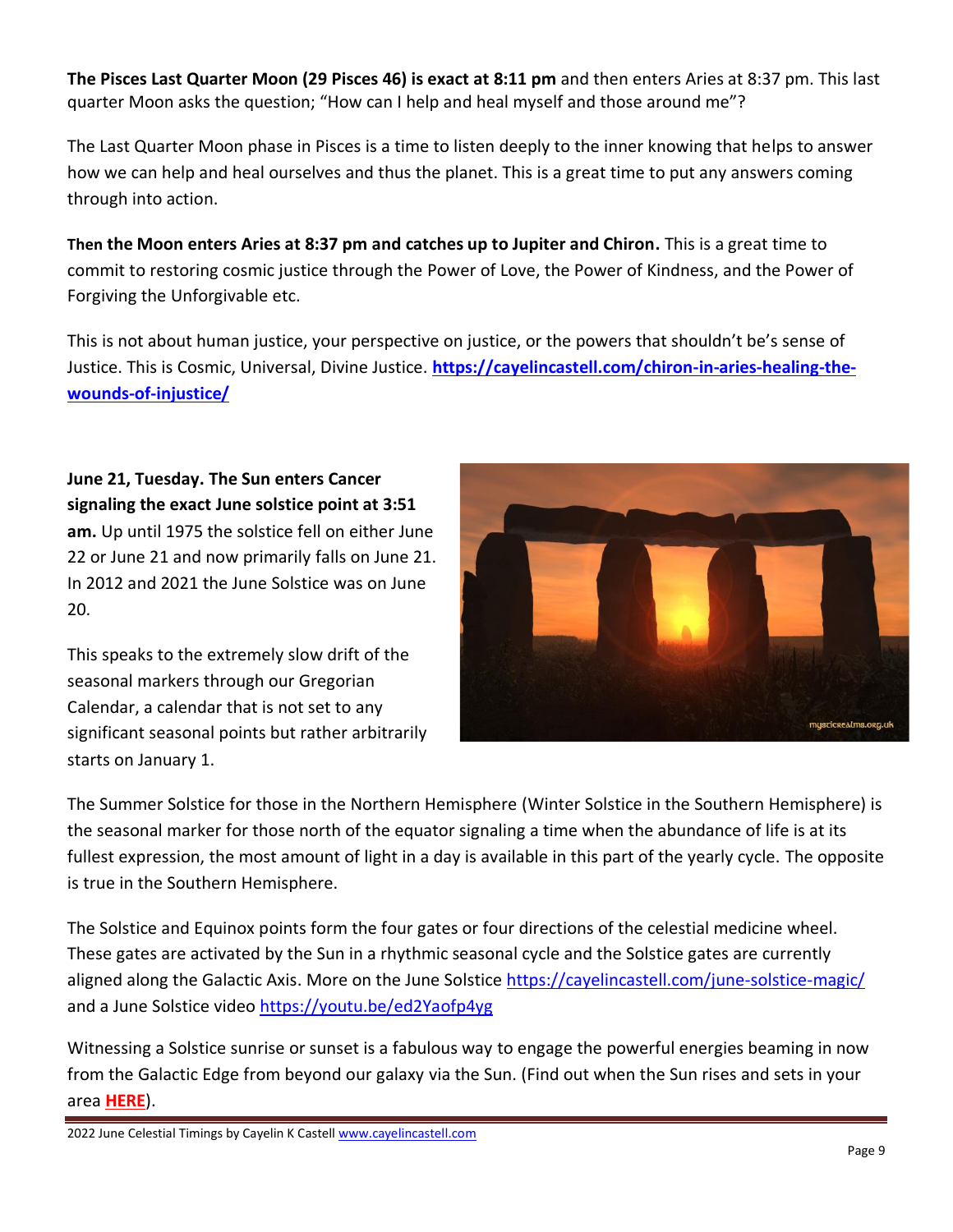**The Moon enters Taurus at 8:03 pm** transmitting the mysteries of pleasure, beauty, and how to truly enjoy this life. On this solstice day, the lunar energies are encouraging us to celebrate this solar gate way by slowing down, literally taking time to smell the roses, or enjoy nature in some other way, while also savoring and deepening connections with family and other loved ones.

## **June 22, Wednesday. Venus has returned to Pleiades a** [Behenian Star](http://cayelincastell.com/behenian-stars/) group.

The Pleiades are within 4° of the ecliptic so this is a star cluster that can be occulted of by the Moon. The next series of Moon occultations of the Pleiades begin in 2023.

In 2012 and 2020 Venus was visible inside this cluster. It was remarkable to see. It will be 2028 before that happens again.

Many cultures have viewed the Pleiades as important to their seasonal calendar, beginning their new year with the rise of the Pleiades either before the Sun or after the Sun.

The heliacal rise of the Pleiades in times past let sailors know that the oceans were open for safe passage and it let farmers know what time it was in the farming season. The heliacal rise of the Pleiades is now happening in June.

This means that the Pleiades are now a morning star cluster and that is why Venus in her morning star appearance is with the Pleiades also in their morning star appearance.

Alfred Lord Tennyson a 19th century poet described the rising of the Pleiades in these lines

Many a night I saw the Pleiades, rising thro' the mellow shade, Glittering like a swarm of fireflies tangled in a silver braid.

It turns out that telescopes can now see this cluster of stars actually has somewhere around 400 stars in a complex nebulae of dust and gas much like the description Tennyson gave us.

Some years ago, I shared in the Celestial Timings about the Nebra [Sky Disk](http://www.lda-lsa.de/en/nebra_sky_disc/) discovered in 1999. [https://cayelincastell.com/pleiades](https://cayelincastell.com/pleiades-and-the-nebra-sky-disc/)[and-the-nebra-sky-disc/](https://cayelincastell.com/pleiades-and-the-nebra-sky-disc/)

It is considered one of the most important archaeological finds that depicts the Pleiades and the path of the Sun and the Moon especially as it's related to the Pleiades.

This artifact dating to at least 1600 BCE was found near Nebra, Saxony-Anhalt in Germany. The Nebra Sky Disk is 30 cm (almost 12 inches) in diameter and is a bronze blue green with gold symbols.

The symbols include the Pleiades star cluster between the Sun and Lunar Crescent suggesting this disk was a time gauge oriented to the

rising and setting of the Pleiades alerting the creators of the disk, thought to be an agricultural society, when the weather would change.



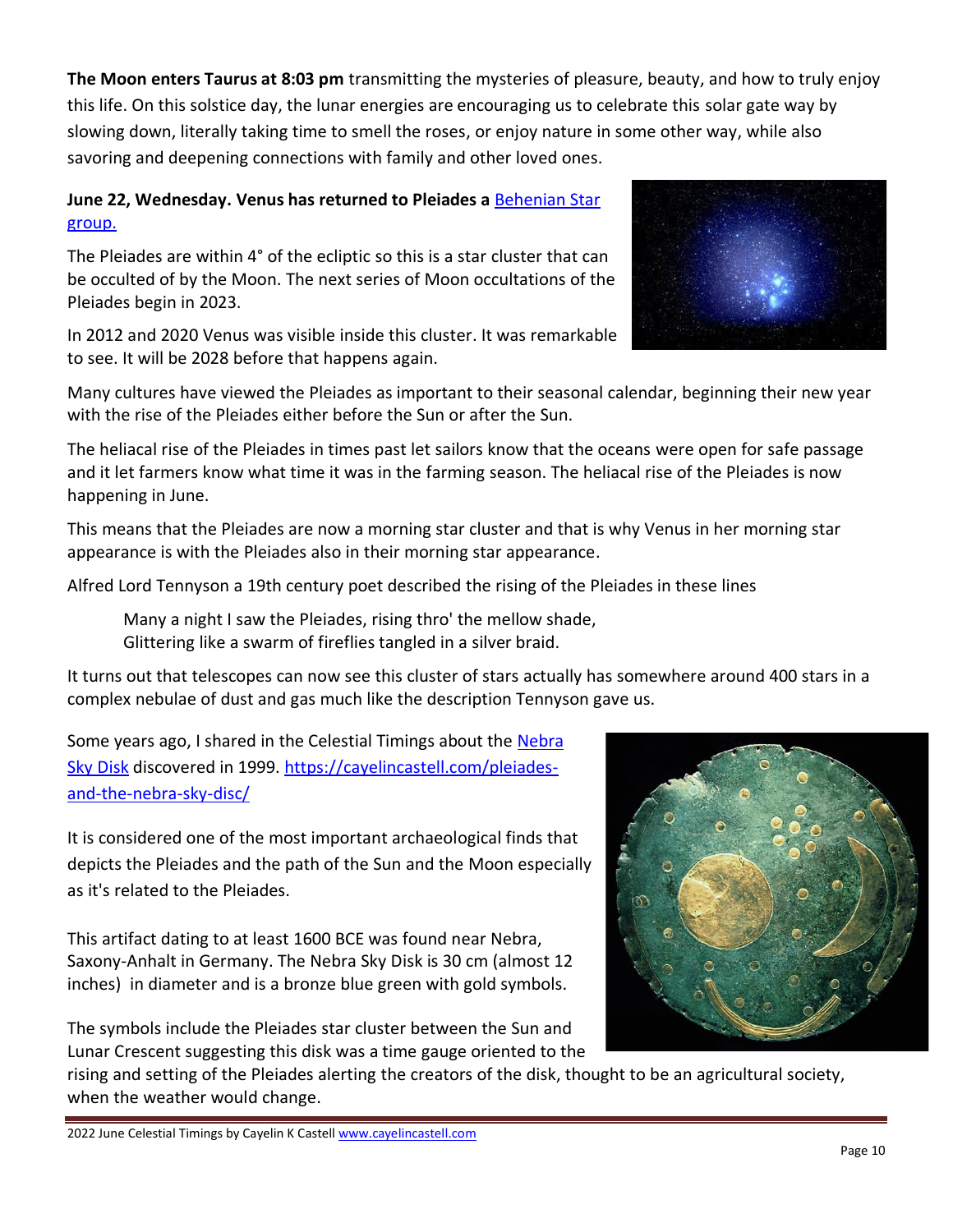**There are aspects of the disk that are also oriented to the seasonal cycles of the Sun.** The disk is tracking Solstices at 82 degrees North Latitude exactly where the disk was found. **This is a [great 10 minute YouTube](https://youtu.be/qkw_BiC9wQE)  [about the disk.](https://youtu.be/qkw_BiC9wQE)**

**June 24, Tuesday. St. John's day also celebrated as Midsummer** honors and celebrates the birth of John the Baptist and the Summer Solstice. In ancient times it was actually the eve of June 24 or the night of June 23 when the bonfires were lit and the celebrations began. St. John's Day is the most important day of the year to the Free Masons, [Knight's Templars](http://www.northernway.org/mysteryschool/summersolsticemeaning/) and in [Quebec](https://www.republiquelibre.org/cousture/STJEAN2.HTM) – a time adopted from the Druids.



*The case is, that the day called St. John's day, is the 24th of* 

*June, and is what is called Midsummer-day. The Sun is then arrived at the summer solstice; and, with respect to his meridional altitude, or height at high noon, appears for some days to be of the same height.* 

*The astronomical longest day, like the shortest day, is not every year, on account of leap year, on the same numerical day, and therefore the 24th of June is always taken for Midsummer-day; and it is in honor of the sun, which has then arrived at his greatest height in our hemisphere, and not anything with respect to St. John, that this annual festival of the Masons, taken from the Druids, is celebrated on Midsummer-day.*

**June 26, Sunday. The Moon and Venus are conjunct between the Pleiades and Aldebaran** illuminating the mysteries of the mind and the doorway to the silver gate or the place in the sky where souls enter this reality. This also represents the sacral Chakra Gate. Stay tuned for more insights on this…

It is not possible to fully understand what is happening with a middle world consciousness that operates only from logic and reason. These are illogical times - actually assisting us in getting beyond the limits and illusions of logic. That means whatever we logically think we know from a middle world consciousness is most likely an illusion and not that real at all.

There is no greater mystery than this... that we keep seeking reality though, in fact, *we are reality*. ~ Ramana Maharishi

"Religion is regarded by the common people as true, by the wise as false, and by rulers as useful."  $\sim$  Seneca the Younger

Gemini reminds us to take a leap of faith, and jump empty handed into the void beyond all logic and reason, trusting that will ultimately create the greatest magic and freedom.

**The Moon moves Cancer at 2:06 pm** opening the Cancer new Moon window. This is the new Moon closest to the Summer Solstice. (See June 28)